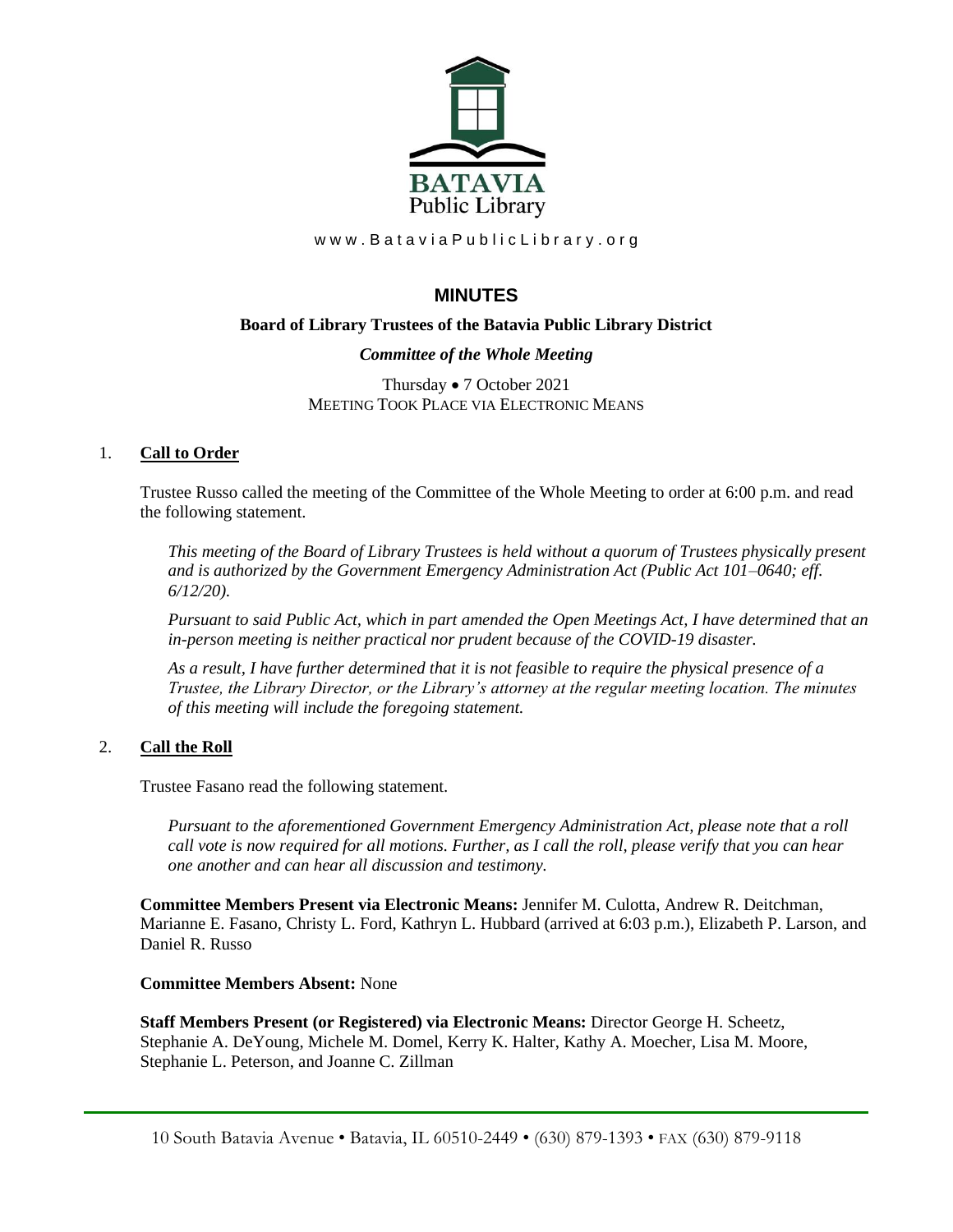#### **Visitors Present via Electronic Means:** None

### 3. **Comments from the Audience**

There were no comments from the audience.

#### 4. **Approve the Agenda**

Trustee Russo asked whether there were any changes to the agenda.

Motion by Trustee Larson to approve the agenda, as presented. Seconded by Trustee Fasano. Roll Call: Trustee Culotta, aye; Trustee Deitchman, aye; Trustee Fasano, aye; Trustee Ford, aye; Trustee Larson, aye; Trustee Russo, aye. The motion carried, 6–0, with one member absent.

#### 5. **Minutes**

Trustee Hubbard arrived at 6:03 p.m.

#### a. **Approve the Minutes**

Trustee Russo stated that consideration of the minutes for Thursday, 9 September 2021, was deferred to a future meeting at the request of Director Scheetz.

——————————

Director Scheetz reported that Attorney Roger A. Ritzman, the Library's general counsel, advised that each committee, such as the Committee of the Whole and individual standing committees, is considered a separate "public body" (or subsidiary public body), and each public body should approve its own sets of minutes.

As an example, the Board of Library Trustees, meeting in a legislative capacity (at a regular or a special meeting) should not approve the minutes for the Committee of the Whole, which (even though it is composed of the Board of Library Trustees in its entirety) meets in a deliberative capacity and is considered a separate public body.

Director Scheetz stated that (according to Attorney Ritzman) this was true even for standing committees that may meet infrequently and ad hoc committees that only meet biennially, such as the Special Committee on Nominations or the Special Committee on Recognition as a Library Leader.

Trustee Russo stated that consideration of the minutes for the Regular Meeting on Tuesday, 17 August 2021, was deferred to the next Regular Meeting of the Board of Library Trustees.

——————————

(1) Committee of the Whole Meeting, Thursday, 5 August 2021

Trustee Russo asked whether there were any changes to the minutes.

Motion by Trustee Deitchman to approve the minutes as presented. Seconded by Trustee Larson. Roll Call: Trustee Culotta, aye; Trustee Deitchman, aye; Trustee Fasano, aye; Trustee Ford, aye; Trustee Hubbard, aye; Trustee Larson, aye; Trustee Russo, aye. The motion carried, 7–0.

(2) Regular Meeting, Tuesday, 17 August 2021 — DEFERRED

(3) Committee of the Whole Meeting, Thursday, 9 September 2021 — DEFERRED

MINUTES (COMMITTEE OF THE WHOLE) • 7 OCTOBER 2021 • PAGE 2 OF 10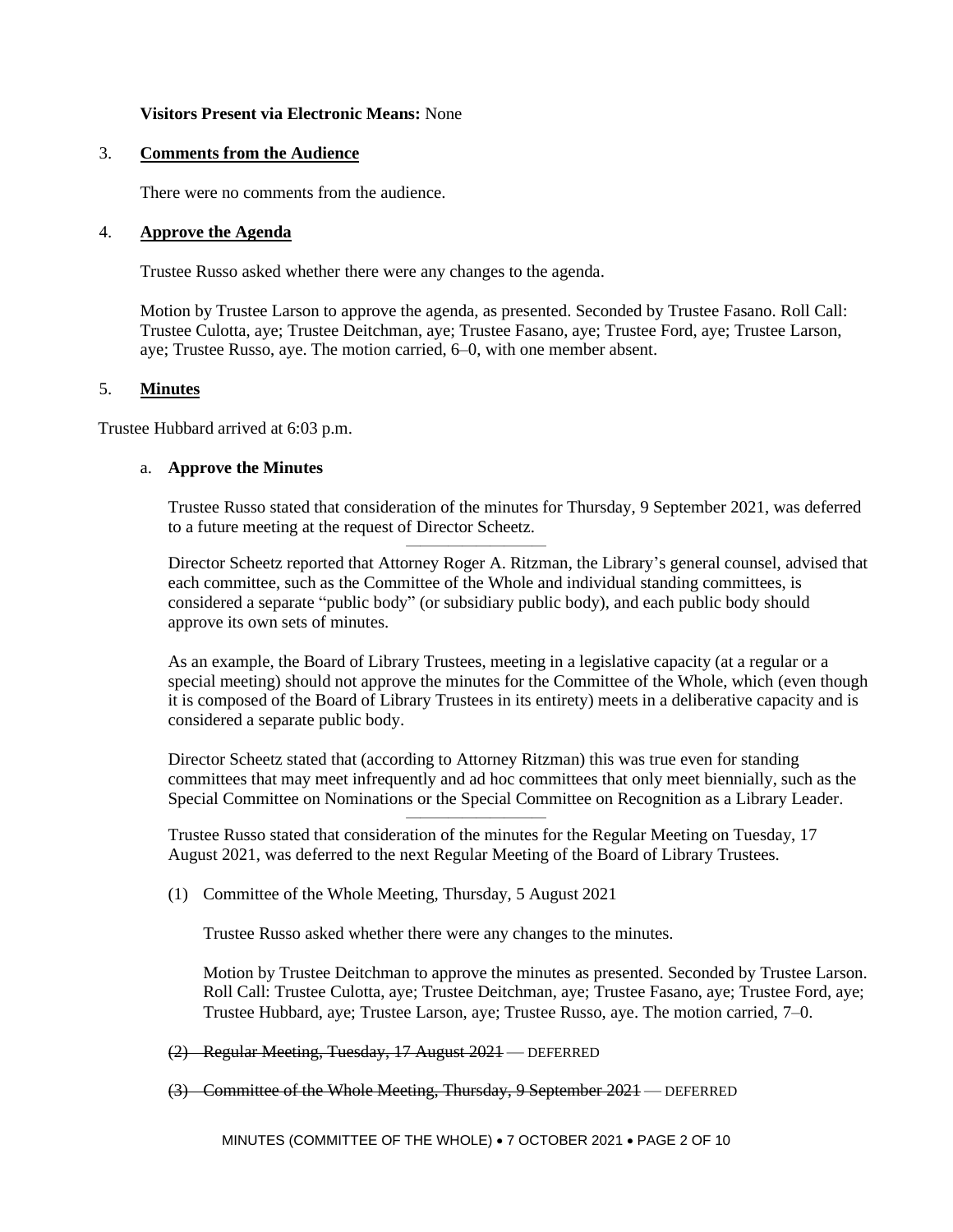#### b. **An Inventory of Minutes**

Trustee Russo stated that the purpose of this agenda item was to review an inventory of minutes pending approval.

Director Scheetz presented an inventory of (and action plan for) those sets of minutes that are pending approval by the Board of Library Trustees or the appropriate subsidiary body, a copy of which was included in the Committee packet. A lively discussion ensued.

The consensus of the Committee of the Whole was to incorporate (insofar as possible) a timeline and/or tentative dates for approval in the inventory.

Director Scheetz noted that the Library retains on its Web site (for the Board of Library Trustees and its subsidiary bodies, including the Committee of the Whole) meeting agendas and sets of minutes for two complete fiscal years plus the current fiscal year.

# 6. **An Ordinance Levying an Additional Tax of 0.02% for Buildings and Equipment for Library Purposes, and Maintenance, Repairs, and Alterations of Library Buildings and Equipment in the Batavia Public Library District, in the Counties of Kane and DuPage, Illinois, for the Fiscal Year 2021–2022** (ORDINANCE 2021–007) (Standing Committee on Finance)

Trustee Russo stated that the purpose of this agenda item was to recommend that the Board of Library Trustees approve an additional, special purpose tax of 0.02% for buildings and equipment for library purposes, and maintenance, repairs, and alterations of library buildings and equipment.

Director Scheetz summarized his report, which was included in the Committee packet.

He noted that the purpose of this Ordinance is to adopt an additional, special purpose tax of 0.02% for buildings and equipment for library purposes, and maintenance, repairs, and alterations of library buildings and equipment. According to the Illinois Compiled Statutes, "In any year in which the board proposes to levy the additional 0.02% tax, the board shall adopt an ordinance determining to levy the tax."

Director Scheetz stated that, for many years, the Library, as an informal goal, has sought to maintain a balance of at least \$250,000 in this fund in anticipation of unanticipated and/or catastrophic events. He expressed support for that goal. Discussion followed.

Motion by Trustee Culotta to recommend that the Board of Library Trustees approve "An Ordinance Levying an Additional Tax of 0.02% for Buildings and Equipment for Library Purposes, and Maintenance, Repairs, and Alterations of Library Buildings and Equipment in the Batavia Public Library District, in the Counties of Kane and DuPage, Illinois for the Fiscal Year 2021–2022," as presented. Seconded by Trustee Larson. Roll Call: Trustee Culotta, aye; Trustee Deitchman, aye; Trustee Fasano, aye; Trustee Ford, aye; Trustee Hubbard, aye; Trustee Larson, aye; Trustee Russo, aye. The motion carried, 7–0.

The Committee requested Director Scheetz to include this item on the Consent Agenda.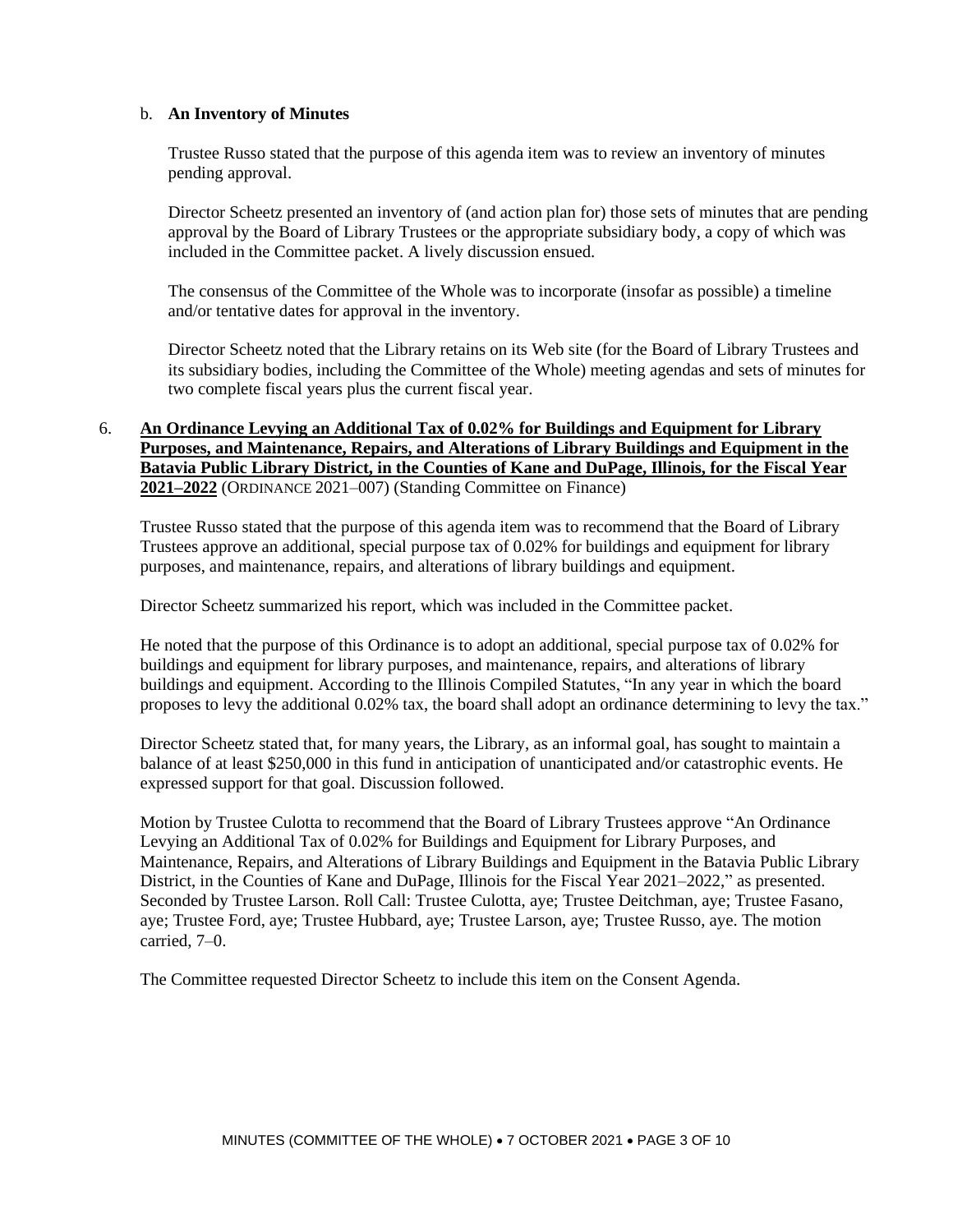### 7. **A Resolution Determining the Amounts of Money Estimated to Be Necessary to Be Raised by the Tax Levy** (RESOLUTION 2021–010) (Standing Committee on Finance)

Trustee Russo stated that the purpose of this agenda item was to recommend that the Board of Library Trustees approve "A Resolution Determining the Amounts of Money Estimated to Be Necessary to Be Raised by the Tax Levy."

Director Scheetz summarized his report, which was included in the Committee packet.

He noted that "The Truth in Taxation Act" [35 ILCS 200 / 18–55 et seq.], requires the Batavia Public Library District to determine the amount of money estimated to be necessary to be raised by the tax levy for each year ("levy") upon the taxable property in the Library District, not less than twenty (20) days prior to the adoption of the levy.

He explained that the purpose of this Law is to require taxing districts to disclose by publication and to hold a public hearing on their intention to adopt an aggregate levy in amounts more than 105% of the amount of property taxes extended or estimated to be extended, including any amount abated by the taxing district prior to such extension, upon the final aggregate levy of the preceding year. Discussion followed.

Motion by Trustee Hubbard to recommend that the Board of Library Trustees approve "A Resolution Determining the Amounts of Money Estimated to Be Necessary to Be Raised by the Tax Levy," as presented. Seconded by Trustee Culotta. Roll Call: Trustee Culotta, aye; Trustee Deitchman, aye; Trustee Fasano, aye; Trustee Ford, aye; Trustee Hubbard, aye; Trustee Larson, aye; Trustee Russo, aye. The motion carried, 7–0.

The Committee requested Director Scheetz to include this item on the Consent Agenda.

### 8. **Insurance Policies (business Package, Automobile, Commercial Liability Umbrella, Workers Compensation)** (Cook & Kocher Insurance Group Inc.) (Standing Committee on Finance)

Trustee Russo stated that the purpose of this agenda item was to recommend that the Board of Library Trustees approve a proposal for insurance policies (business package, automobile, commercial liability umbrella, workers compensation).

Director Scheetz stated that the Library's current providers (since 2017) are Utica National Insurance Group and The Travelers Companies / Cook & Kocher Insurance Group Inc., of Park Ridge, Illinois. He noted that, typically every 2–3 years, the Standing Committee on Finance reviews the Library's insurance coverage or rates.

Director Scheetz reported that the Library did not solicit proposals for the Library's insurance policies in 2021, primarily due to the loss ratio on the account (currently at 128.6%), as well as reports of higher renewal rates experienced by the consortium, Libraries of Illinois Risk Agency (LIRA).

He noted that H. Joseph McKane, as the Library Accountant / Finance Specialist, has recommended that the Board of Library Trustees approve the newly proposed rates from Cook & Kocher Insurance Group Inc., of Park Ridge, Illinois, in the amount of \$25,024, and he expressed support for that recommendation, which reflects an increase of \$1,043 (4.3%) over the current rates. Discussion followed.

In response to a question from Trustee Deitchman, discussion followed on coverage for fine art.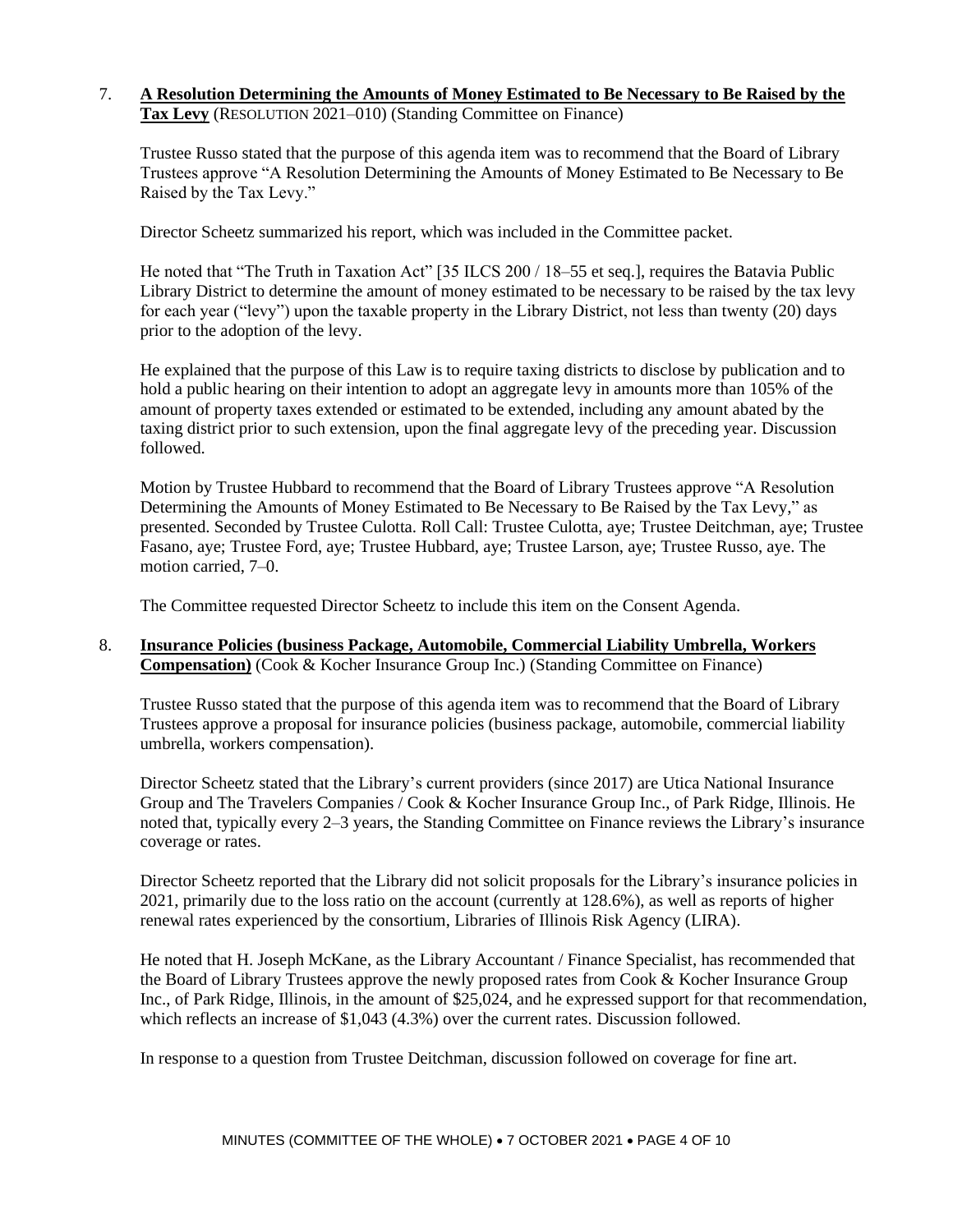Motion by Trustee Fasano to recommend that the Board of Library Trustees approve the proposal from the Cook & Kocher Insurance Group Inc., of Park Ridge, Illinois, in the amount of \$25,024, as presented. Seconded by Trustee Culotta. Roll Call: Trustee Culotta, aye; Trustee Deitchman, aye; Trustee Fasano, aye; Trustee Ford, aye; Trustee Hubbard, aye; Trustee Larson, aye; Trustee Russo, aye. The motion carried, 7–0.

The Committee requested Director Scheetz to include this item on the Consent Agenda.

# 9. **Snow-Removal Services** (Kozak Custom Landscapes Inc.) (Standing Committee on Facilities)

Trustee Russo stated that the purpose of this agenda item was to recommend that the Board of Library Trustees approve a proposal from Kozak Custom Landscapes Inc., of Batavia, Illinois, for snow-removal services for the 2021–2022 season.

Director Scheetz noted that Section 4–B of the "Policy on Purchasing and Authority to Spend" on "Maintenance / Service Contracts" provides that such contracts shall be reviewed "in a three-year cycle or more frequently as circumstances dictate." Section 4–A provides that all "such contracts, when first proposed, … require the approval of the Library Board." The Board has not reviewed the snow-removal contract for several years.

Director Scheetz reported that Kathy A. Moecher, the Library's Facilities Services Manager, solicited competitive quotations for snow-removal services for 2021–2022 and received three proposals.

The proposals were evaluated on two key elements; that is, cost and responsiveness. In order to evaluate the cost of snow-removal services in a relatively objective manner, a methodology was developed in 2010 by the Library Director to review the proposals based on several snowfall scenarios (events of 1½; 2½;  $3\frac{1}{2}$ ;  $4\frac{1}{2}$ ; and  $6\frac{1}{2}$  inches).

The most complete proposal was submitted by Kozak Custom Landscapes Inc., which included a comprehensive rate schedule, including rates for snow removal from drive lanes during a storm. In addition, Kozak Custom Landscapes Inc. included provisions for repairing damage to turf and other property, which services did not appear in the other two proposals.

Kozak Custom Landscapes Inc. has provided snow-removal services for the past five seasons (2016–2017 through 2020–2021).

Director Scheetz recommended that the Committee accept the proposal from Kozak Custom Landscapes Inc. for the following reasons:—

- The proposal from Kozak Custom Landscapes Inc. is more complete, and thus more responsive, than the other two proposals.
- The proposal from Kozak Custom Landscapes Inc. offers the apparent lowest overall cost, based on the snowfall scenarios.
- The proposal from Kozak Custom Landscapes Inc. offers special, lower rates for snow removal from drive lanes during a storm, including salt application. Such a special, lower rate was not offered by the other two contractors.
- Kozak Custom Landscapes offers provisions for repairing damage to turf and other property, which services did not appear in the other two proposals

Discussion followed.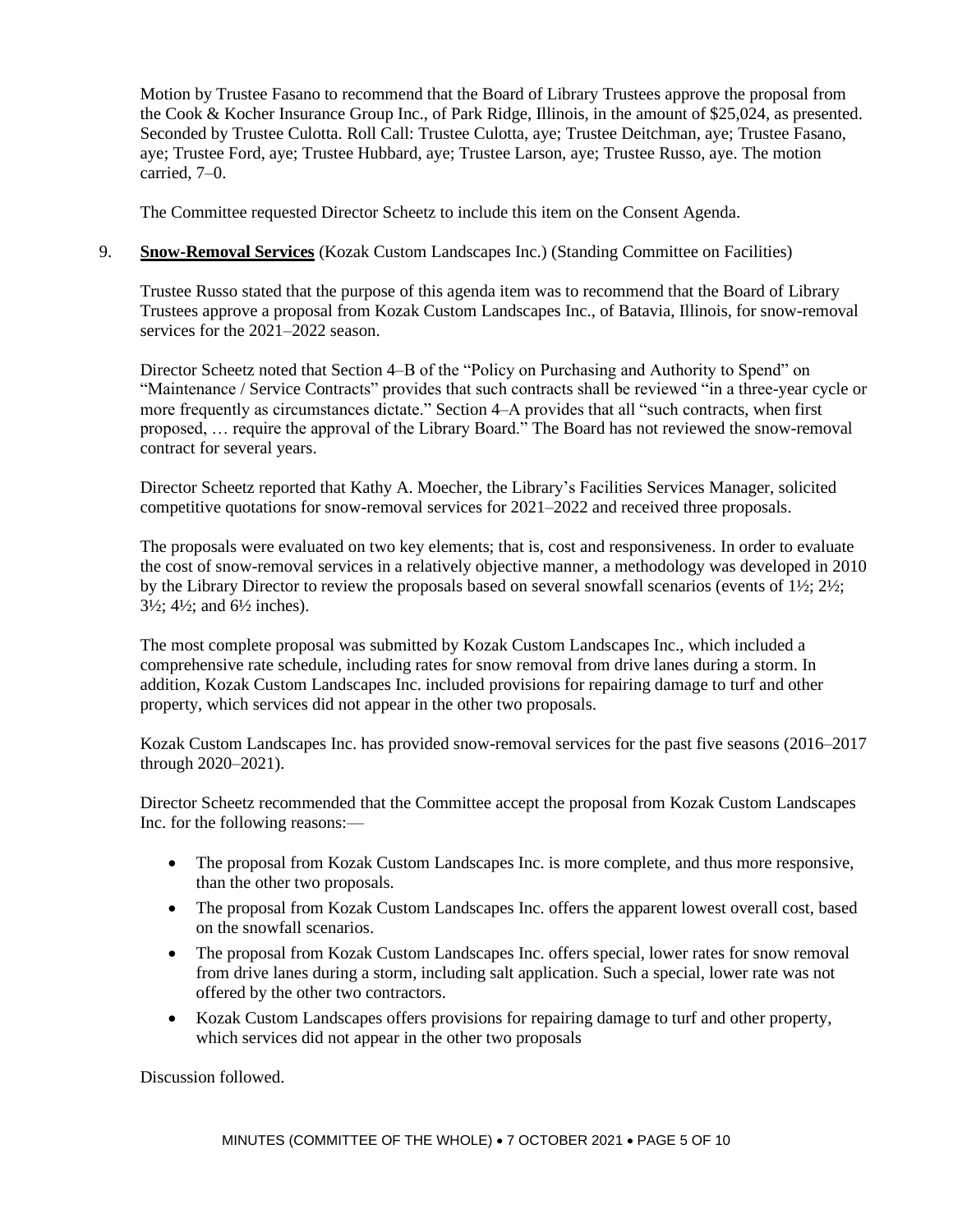In response to a question from Trustee Deitchman, discussion followed on the quality of service provided by Kozak Custom Landscapes Inc.

In response to a question from Trustee Russo, discussion followed on snow removal from drive lanes during a storm.

The consensus of the Committee of the Whole supported the proposal for snow-removal services from Kozak Custom Landscapes Inc.

Motion by Trustee Deitchman to recommend that the Board of Library Trustees approve a proposal from Kozak Custom Landscapes Inc., of Batavia, Illinois, for snow-removal services for the 2021–2022 season, as presented. Seconded by Trustee Larson. Roll Call: Trustee Culotta, aye; Trustee Deitchman, aye; Trustee Fasano, aye; Trustee Ford, aye; Trustee Hubbard, aye; Trustee Larson, aye; Trustee Russo, aye. The motion carried, 7–0.

The Committee requested Director Scheetz to include this item on the Consent Agenda.

#### 10. **Policy on 3D Printing** (Standing Committee on Policy)

Trustee Russo stated that the purpose of this agenda item was to provide the Batavia community with access to new technology in the form of a 3D printer and recommend that the Board of Library Trustees approve a new "Policy on 3D Printing."

At Director Scheetz's request, Stacey L. Peterson, the Library's Adult Services Manager, presented an overview of the new service and the proposed "Policy on 3D Printing," which was based, in part, on the specifications of the Replicator+, a 3D printer from MakerBot Industries LLC ("MakerBot Replicator+"). A lively discussion ensued.

In response to a question from Trustee Deitchman, discussion followed on filament.

In response to a question from Trustee Fasano, discussion followed on the perceived need for a 3D printing service and the level of community interest in such a service.

In response to a question from Trustee Deitchman, discussion followed on the timeline for launching the new 3D printing service.

In response to a question from Trustee Ford, discussion followed on the process for designing projects.

Trustee Russo was excited that patrons will experience another new technology at Batavia Public Library.

The consensus of the Committee of the Whole supported the proposed "Policy on 3D Printing."

Motion by Trustee Russo to recommend that the Board of Library Trustees approve a "Policy on 3D Printing," as presented. Seconded by Trustee Larson. Roll Call: Trustee Culotta, aye; Trustee Deitchman, aye; Trustee Fasano, aye; Trustee Ford, aye; Trustee Hubbard, aye; Trustee Larson, aye; Trustee Russo, aye. The motion carried, 7–0.

The Committee requested Director Scheetz to include this item on the Consent Agenda.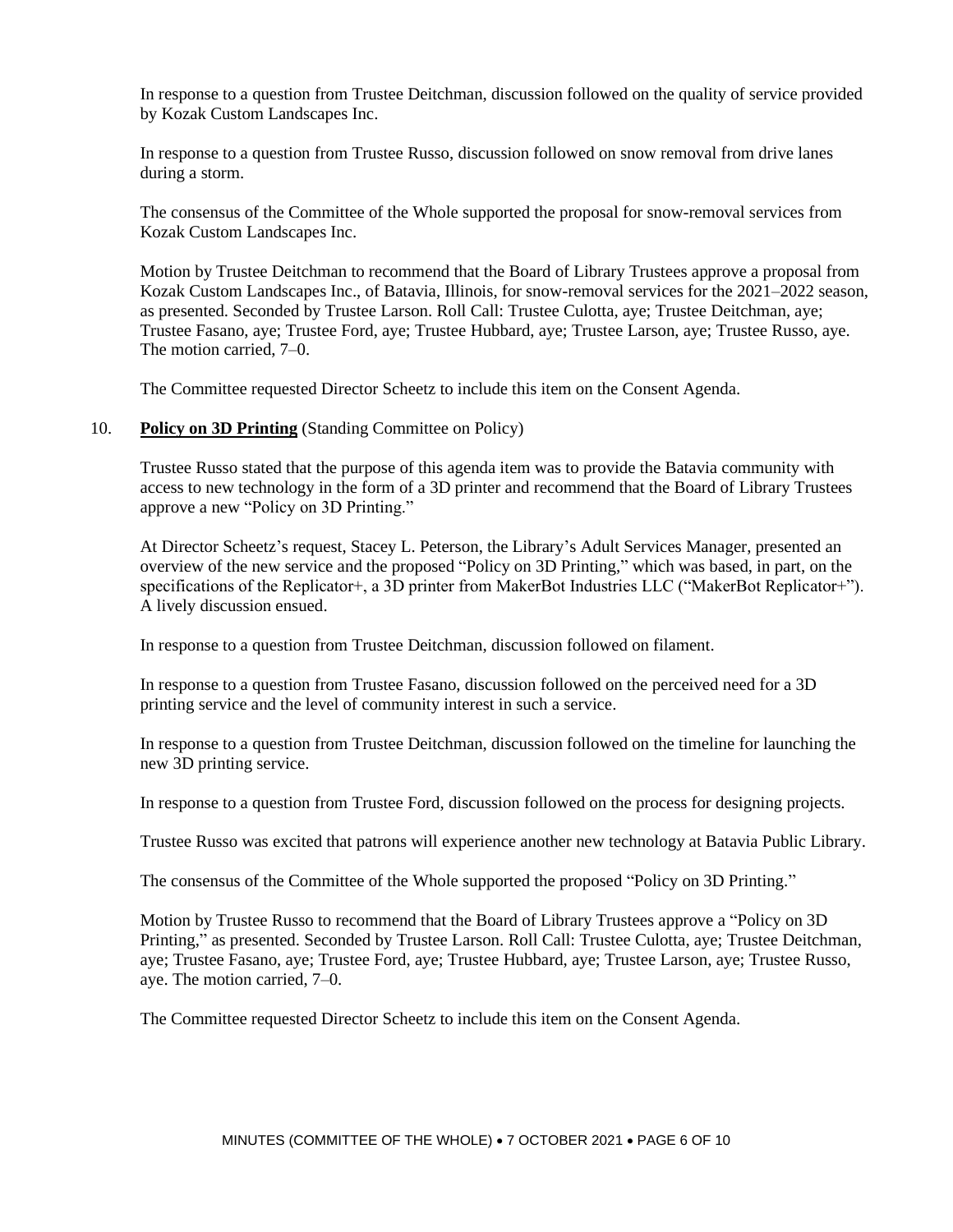# 11. **Standards for Illinois Public Libraries: Review of Standards** (Progress Report 1) (Standing Committee on Policy)

Trustee Russo stated that the purpose of this agenda item was described in Action Steps (1) to (3) for Goal A–1 of the Annual Goal Plan for the Library Director (2021–2022); namely:—

### Action Steps

- (1) Identify each instance in which the Library's progress in meeting each standard, in whole or part, was described as anything other than "OK."
- (2) Compile such instances into Progress Report 1 and present to the Committee of the Whole.
- (3) **Progress Report 1**—Committee of the Whole on Thursday, 7 October 2021 (report only)
- (4) Work with appropriate members of the Leadership Team to determine and recommend, for each instance, whether a policy statement (or other solution) is appropriate and/or necessary.
- (5) Compile such recommendations into Progress Report 2 for review and discussion by and further direction from the Committee of the Whole.
- (6) **Progress Report 2** Committee of the Whole on Thursday, 4 November 2021 (discussion item; further direction required)

Director Scheetz presented Progress Report 1, a copy of which was included in the Committee packet.

He noted that this process satisfies the requirement for the FY2022 Illinois Public Library Per Capita Grant application, in which (once again) public libraries were required to review and report on progress in meeting *Serving Our Public 4.0: Standards for Illinois Public Libraries* (2020; © 2019) in its entirety.

Trustee Russo remarked that the Trustees looked forward to Progress Report 2 in November.

## 12. **Annual Financial Report for the Year Ended 30 June 2021 (Independent Auditor's Report and Financial Statements)** (Standing Committee on Finance)

Director Scheetz reported that the auditors were scheduled to deliver their report after the date of the Committee meeting. As a result, the Independent Auditor's Report was not available for Committee review and would be included in the Board packet. Discussion followed.

#### 13. **Comments from the Committee of the Whole**

**Architectural Services:** In response to a question from Trustee Deitchman, discussion followed on contract negotiations with Sheehan Nagle Hartray Architects Ltd.

Director Scheetz requested approval to place the contract for architectural services on the regular agenda for the Board of Library Trustees meeting on Tuesday, 19 October 2021. Discussion followed.

By consensus, the Trustees supported adding the contract for architectural services to the October agenda.

Trustee Culotta left the meeting at 6:59 p.m.

**Flyleaf Bakery Café:** In response to a comment by Trustee Larson, discussion followed on the transition plans and opening schedule for the Flyleaf Bakery Café.

**Library Tour:** Director Scheetz presented an overview of the delightful visit by State Senator Karina Villa (25th District) on Friday, 1 October 2021, who had requested a tour of the Library.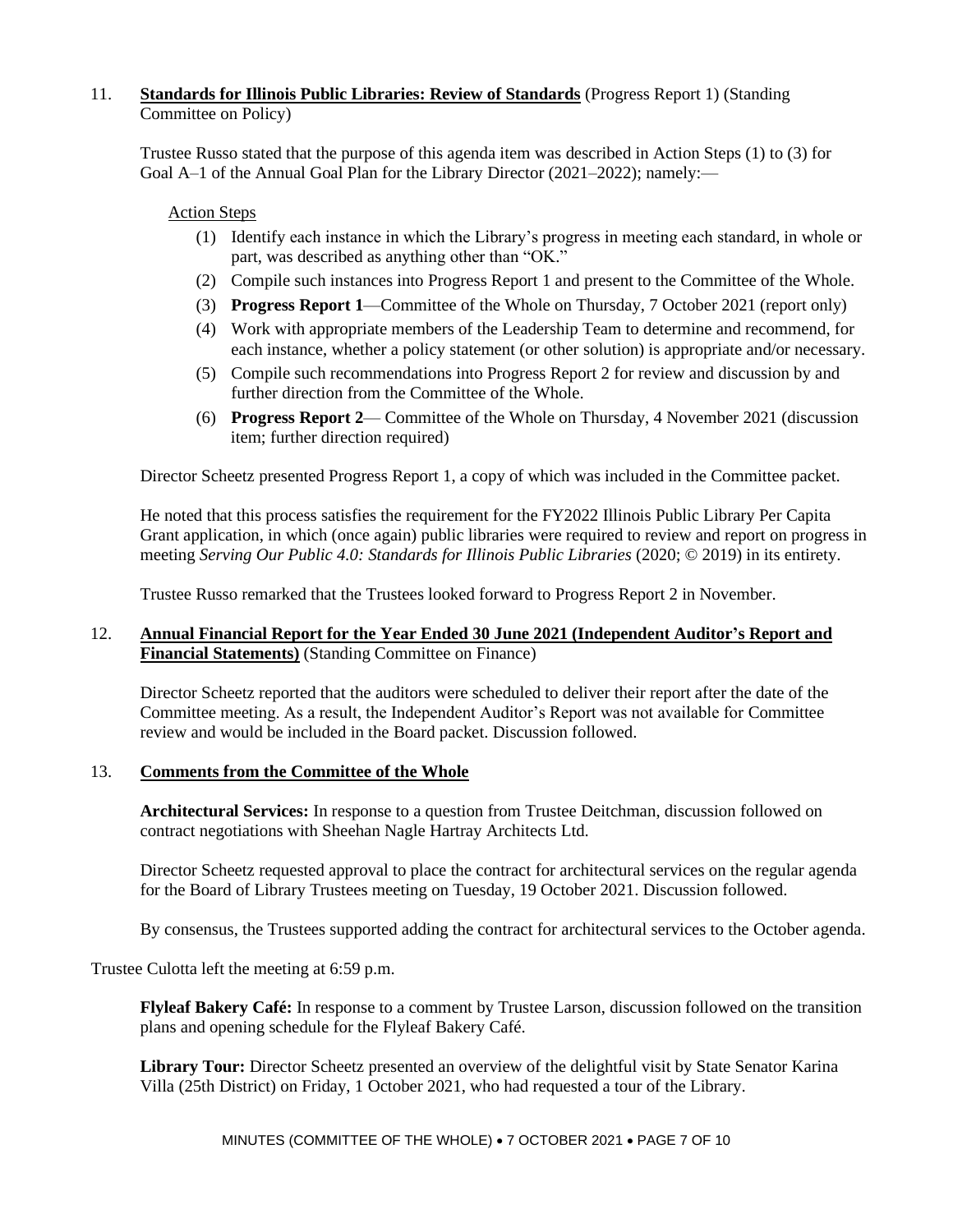The Leadership Team participated in the tour, which covered the entire facility, including the public areas and the staff areas. As an unexpected surprise, former Board President Jo Ann Smith happened to visit the Library at the same time and had a pleasant discussion with Senator Villa.

### **Friends of the Batavia Public Library**

- Trustee Ford announced that the Book Sale in the Friend*Space* on Saturday, 11 September 2021, was a modest success.
- Trustee Ford reported that the next Book Sale is scheduled for Saturday, 9 October 2021, and the Friends Board plans to participate in BatFest on Saturday, 30 October 2021.

#### 14. **Future Agenda Items**

In the absence of separate committee meetings, this report is provided for purposes of information and planning.

a. **Facilities Issues** (Trustee Deitchman, *Chair*)

*The focuses of Facilities Issues are building & grounds, technology, and related policies and services. Such issues generally (but not exclusively) have an internal approach; that is, work is directed to the physical library and its campus.*

- Architectural Services (October 2021)
- Annual Schedule of Capital Projects (November 2021)
- Independent Technology Audit
- Technology Plan
- Walk the Property
- Wi-Fi System
- Proper Storage for Paintings and Other Works of Art when Not on Public Display
- Streetscape Project (City of Batavia): Water Street
- b. **Finance Issues** (Trustee Culotta, *Chair*)

*The focuses of Finance Issues are budget & finance and related policies and services.*

- Note: A schedule of future agenda items is included in the Committee packet for purposes of information and planning.
- Policy on Fines and Fees (November 2021)
- c. **Outreach Issues** (Trustee Larson, *Chair*)

*The focuses of Outreach Issues are marketing & public relations, community engagement, art, and related policies and services, and Recognition as a Library Leader. Such issues generally (but not exclusively) have an external approach; that is, direct service to users and the community.*

- Technology Advisory Group (TAG)
- Policy on Exhibit Spaces, Bulletin Boards, and Literature Racks
- Telephone for Public Use
- Recognition as a Library Leader (April 2023)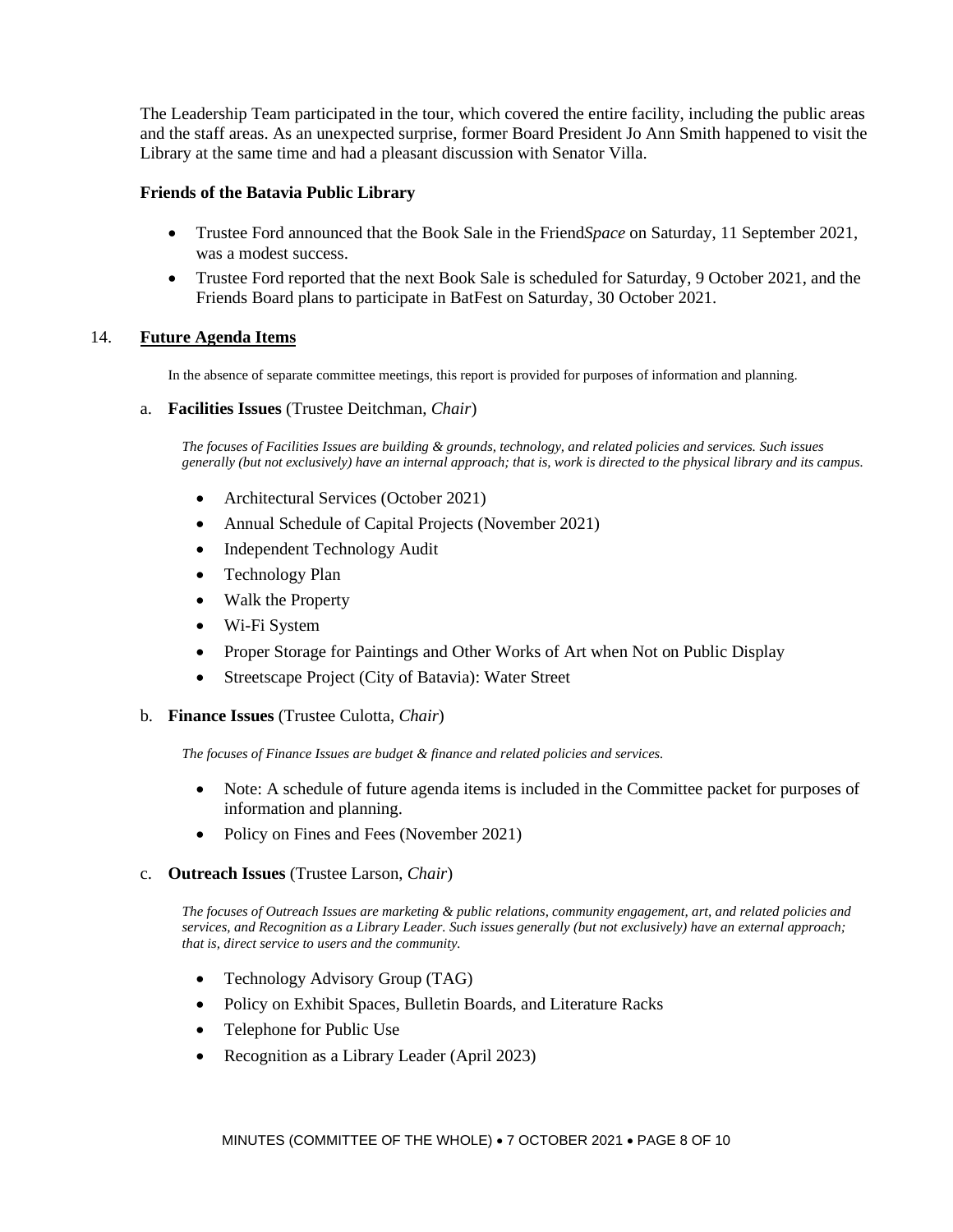# d. **Policy Issues** (Trustee Russo, *Chair*)

*The focuses of Policy Issues are human resources, related policies and services, strategic planning, and general policies.*

- Minimum Wage Law: Transition Plan for Year 4 (November 2022)
- Retrospective Review [of the Temporary Closure in Relation to COVID-19 Crisis]
- Succession Plan / Policy on Succession
- Bylaws of the Board of Library Trustees
- Policy on Leave of Absence without Pay
- Organizational Identity: Statement of Purpose (Trust & Track Institute) (April 2021)
- Organizational Identity: Statement of Vision
- Cannabis Regulation and Tax Act [410 ILCS 705 et seq.]
- Policy on Reimbursement of Employee Expenses (pursuant to 820 ILCS 115/9.5)
- Policy on a Safe and Healthful Workplace
- Self-Appraisal for Board of Library Trustees (April 2022)
- Personnel Complement Detail and Authorized Personnel Strength (June 2022)

## 15. *Next Meetings or Events*

- *a. 155th Anniversary of Library Service in Batavia (October 1866–2021), October 2021*
- *b. TeenTober (formerly Teen Read Week™ in October and Teen Tech Week in March), October 2021 launched in 2019 to celebrate teens and teen services in libraries*
- *c. Columbus Day (Observed) (2nd Monday in October), Monday, 11 October 2021, Library Open [F]*
- *d. ILA Annual Conference (Virtual Conference), Tuesday–Thursday, 12–14 October 2021*
- *e. Board of Library Trustees (Regular Meeting), Tuesday, 19 October 2021, 6:00 p.m., Meeting Will Take Place via Electronic Means*
- *f. Board of Library Trustees (Committee of the Whole Meeting), Thursday, 4 November 2021, 6:00 p.m., Meeting Will Take Place via Electronic Means*
- *g. Daylight Saving Time Ends (Standard Time Resumes) at 2:00 a.m. (1st Sunday in November), Sunday, 7 November 2021*
- *h. International Games Week, Sunday–Saturday, 7–13 November 2021 — launched in 2008 to focus on the social and recreational side of gaming*
- *i. Fall Children's Book Week (since 2019), Monday–Sunday, 8–14 November 2021 — "A great nation is a reading nation."—Melcher — 2021 Theme: Reading Is a Superpower [Note: In a story fraught with irony, the original Children's Book Week was moved from November to May in 2008.]*
- *j. Veterans Day, Thursday, 11 November 2021, Library Open [F]*
- *k. Board of Library Trustees (Regular Meeting), Tuesday, 16 November 2021, 6:00 p.m., Meeting Will Take Place via Electronic Means*